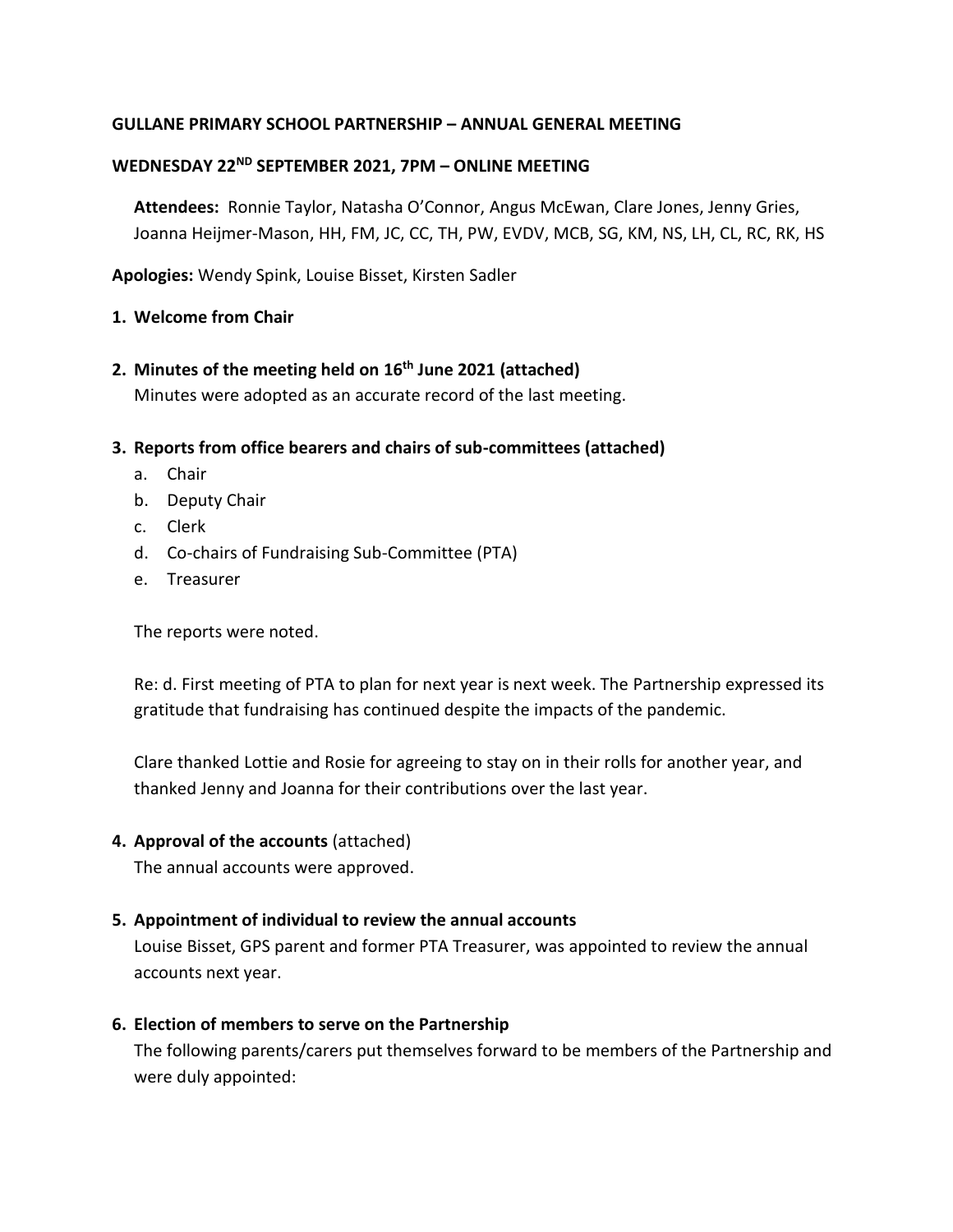Heulwen Hardie, Faye Morgan, Jenni Carter, Claire Carmichael, Tristan Heal, Peter Winhall, Leoncha Leavy, Emma Van der Vijver, Marie-Claire Bradley, Sarah Gibson, Katrina Mutch, Jenni Gries, Joanna Heijmer-Mason, Nicola Smith, Lottie Hutchison, Caroline Lennon, Rosie Creyke, Rosie Kendall, Hilary Smyth, Clare Jones.

### **7. Election of office bearers**

- a. James Logan was elected as Chair.
- b. Sarah Gibson was elected as Deputy-Chair.
- c. Marie-Claire Bradley elected as Clerk.
- d. Lottie Hutchison was elected as Chair of Fundraising Sub-Committee (PTA).
- e. Rosie Creyke was elected as Treasurer.

### **8. Appointment of representative(s) to attend Area Partnership**

LN is standing down from her position as Partnership Rep on the North Berwick Coastal Area Partnership and anyone interested in taking on this position should make themselves known. HS is happy to share this role, e.g. going to alternate meetings.

### **Actions: To be raised at future meetings to see if anyone is interested in representing the Gullane PS Partnership. Info about the AP is provided below.**

*The North Berwick Costal Area Partnership provides a voice for the community in terms of council planning and has a delegated budget to deliver improvements in the area. The GPS Partnership has membership and voting rights as part of the NBCAP. We require representatives to attend NBCAP meetings 6-8 times a year on a Tuesday evening. The meetings have recently been delivered via Zoom. The role would involve attending meetings, reading and voting on applications for NBCAP funding, and reporting back on relevant updates from the meetings to the school partnership.*

#### **9. Update from Mr Taylor**

*Update on start to new term, including Coronavirus procedures, building update*

- RT reported that although the enlarged school building was fantastic and building workers should be out within 3 weeks, there are still lots of technical issues to resolve, including drainage, flashing, power supply to some areas and landscaping as well as emerging snagging issues.
- CC asked about the plans for landscaping. RT confirmed the pirate ship will go back into the early years area of the playground. He explained that although the trim trail is now positioned in an area out of bounds to children at break times, moving this is not in the construction agreement and the onus to move it would be on the school community. Other improvements to the landscaping would fall to the school community too e.g. via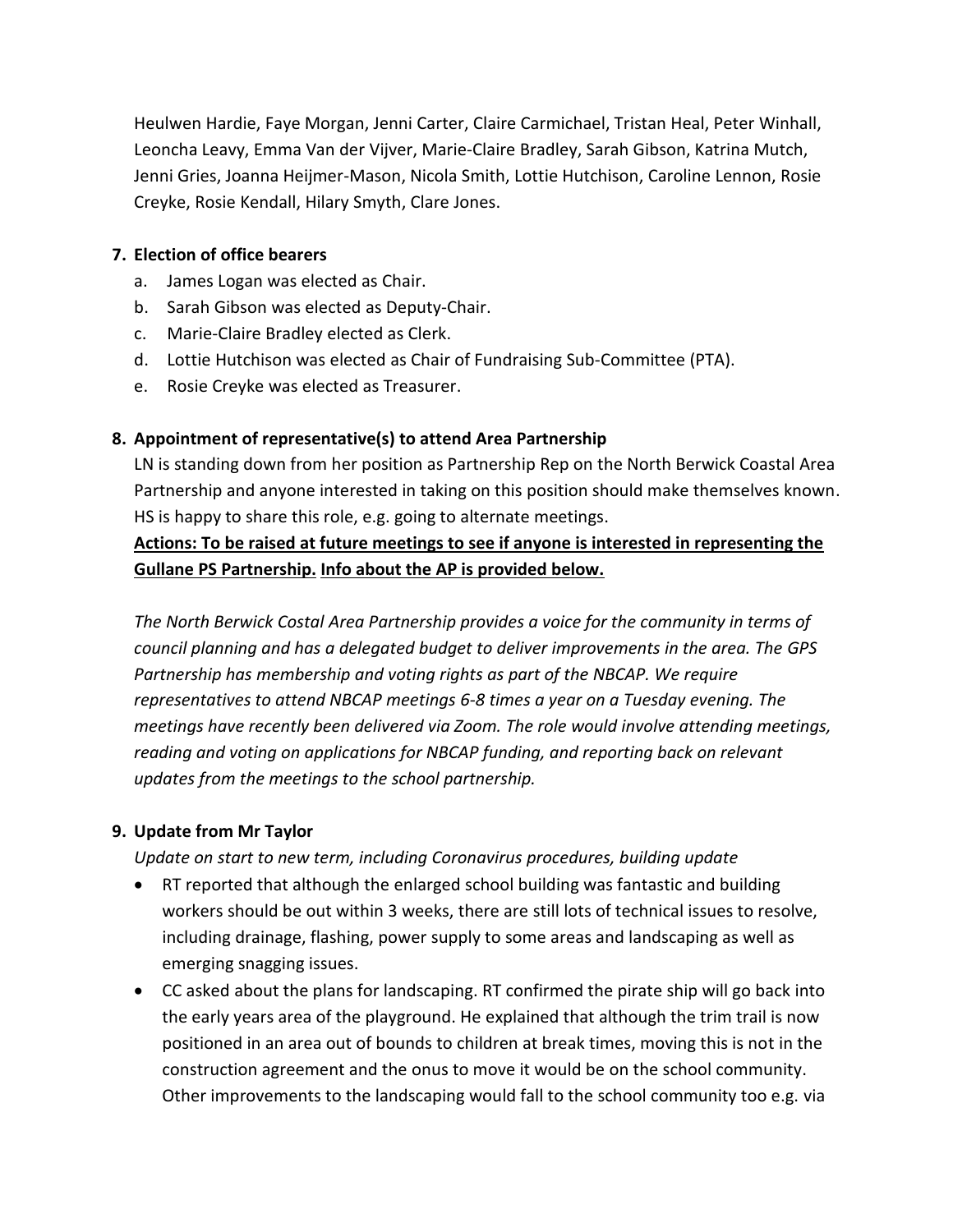gardening groups. CL said that Lorna Raeburn of Gullane Bloomers is interested in a collaborative project, e.g. vegetable garden, gardening club, etc. The GVA and Gullane Eco group would also be happy to be involved.

# **Actions: Take this forward to future meetings and find out how the Partnership can support school and wider community initiatives.**

 On Covid developments, RT confirmed that official communications cover everything parents need to know. Evidence is that school transmission rates are low. All protocols are being observed in school.

# *Staffing*

- RT confirmed that the school has appointed Denise Pringle as classroom assistant and playground supervisor.
- RT confirmed that short-term funding for a one-year support post has been confirmed and Morag Black has been confirmed in post.
- Natalie Drydon (nursery support worker) has handed in notice and so recruitment was underway for the vacant position. Supply staff will cover until a permanent staff member has been appointed. Otherwise, the school is at full staffing capacity.

# *Plans for upcoming Learning Conversations / Meet the Teacher*

- RT confirmed he would talk through the School Improvement Plan at the virtual 'Meet the teachers' event and a recording of this would also be placed on the school website. There is a cap of 100 connections on a Google meet but any parent/carers who can't get in would be able to watch it later.
- **•** RT said parent consultations have been timetabled for  $w/c$  10<sup>th</sup> October. These will be held via Google Meet. Parents will be invited to secure a slot via Google Classroom for 11<sup>th</sup>, 12<sup>th</sup> or 13<sup>th</sup> October.
- Deputy Headteacher, NO, confirmed that the rollout of 1140 hours in nursery was bedding in and there had been a positive uptake in places for the October holidays. The nursery is staffed to full capacity even though it is not at full capacity for numbers of children. Improving parental engagement is a focus for staff. The nursery blog will be up and running in coming months and will be linked to the school blog.

# *Safe routes to school*

- CJ raised the fact that there has been no school crossing patrol since the start of the year. The position had been advertised and had closed. It was not known if there had been applications received. It was suggested that, in future, adverts be circulated more widely (e.g. on local social media etc). JC noted that normal interim measures (e.g. asking Paul Chapman to fill in) had not been taken, suggesting that ELC had failed to note the severity of this issue.
- CJ noted that both the walking route from north side of the village and other walking routes (from West Fenton and crossing West Fenton Road from the new housing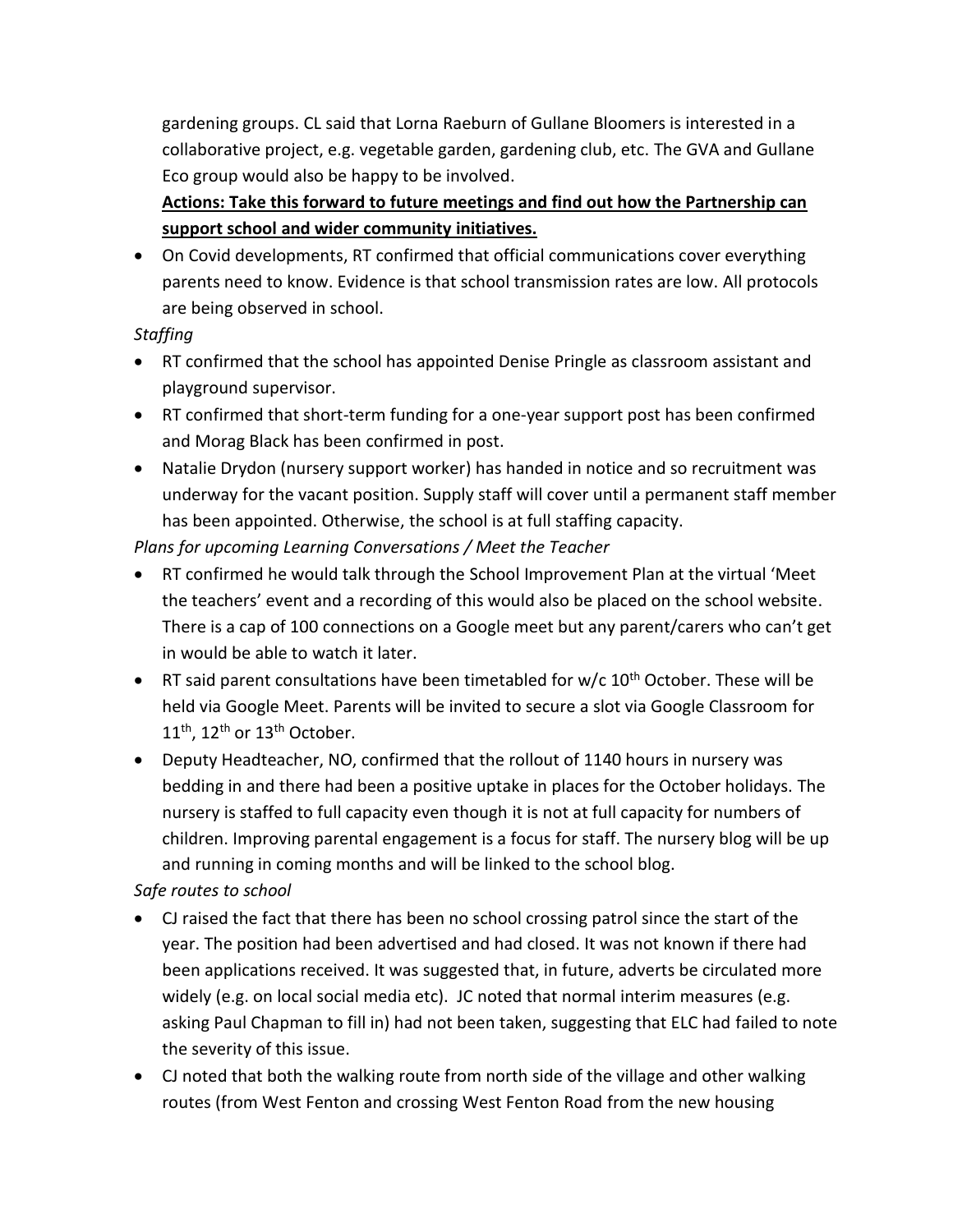developments) are not currently safe for children because of ongoing construction work ar Saltcoats field. The increasing population in Gullane will inevitably mean increased traffic and safe routes to school must be prioritise. CJ had raised the issue of construction traffic with CALA and ELC at a recent meeting and had been told that little could be done to limit traffic at school start and finish times or to provide safe crossings. It was agreed that it was important to take this forward with CALA, the Community Council and East Lothian Council. RK asked if there was a road safety plan. RT said there wasn't but there was a travel plan. RK offered to take this issue forward.

# **Actions: Track progress at future meetings and support Rosie Kendall in taking this forward with various bodies.**

### **10. Class Reps**

*We hope to have at least one class rep for each class and have had some volunteers already: Nursery – Katrina Mutch P1 – Rosie Kendall P1/2 – Stuart Young P2 – Claire Carmichael*

- *P3 – Tristan Heal*
- *P3/4 – Lottie Hutchison*
- *P4 – Zoe McCrossan*
- *P5 – Caroline Lennon*
- *P5/6 – Heulwen Hardie*
- *P6 – Jenni Carter*
- *P7a – Jenny Gries*
- *P7b – Emma van der Vijver*

CJ thanked the current reps and noted that it had been an effective system. It was useful to have a single point of contact in classes and was a helpful way to harness parent opinion and feedback.

# **11. Any Other Business**

FM asked what the plan is for outdoor packed lunches on wet/cold days. RT said packed lunches could be eaten in the school hall but that during clement weather it was the healthiest option to eat them outside.

# **12. Dates of Future Meetings**

3 rd November 2021 15th December 2021